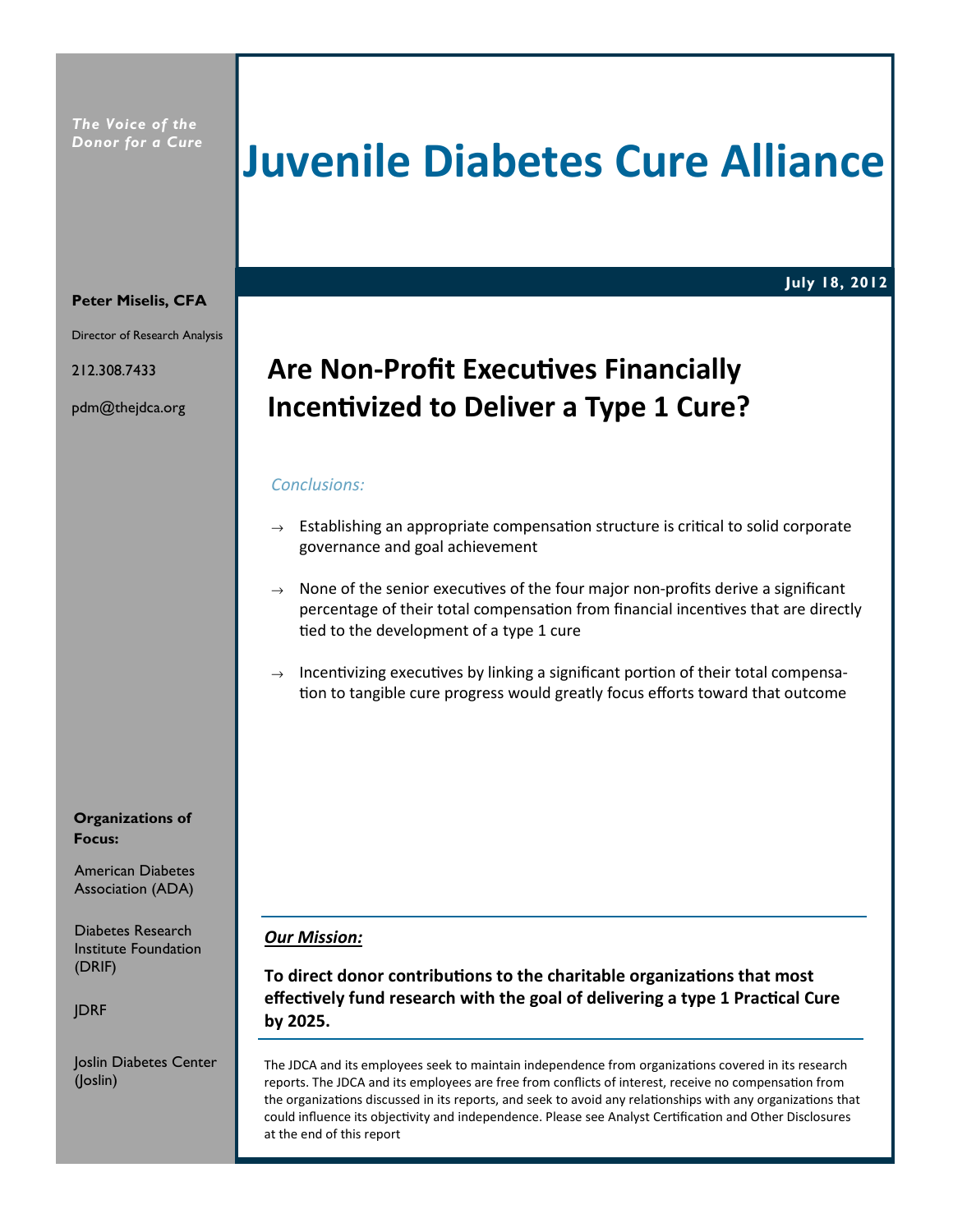#### Are Non-Profit Executives Financially Incentivized to Deliver a Type 1 Cure?

Executive compensation is a critical element of corporate governance. This report, the fourth in our corporate governance series, examines the degree to which financial incentives are a factor in the development of a cure for type 1. Our analysis is solely intended to examine the compensation structure of non-profit executives.

SEC disclosure guidelines for public companies include a breakdown of an executives' total compensation by its individual components in addition to commentary that details "all material elements of the company's executive compensation programs."<sup>1</sup> The charities disclose compensation information on the IRS Form 990, but their disclosures generally include only the figures for the individual components of total compensation. In contrast to the SEC's guidelines, none of the four major non-profits provide thorough commentary on the individual components of executives' total compensation or the processes and benchmarks utilized to arrive at those figures.

An executives' total compensation typically consists of several components. The two main components are base pay and incentive pay. Base pay represents regular fixed pay for performing everyday responsibilities. It is typically paid monthly and tends to be more stable from year to year than other components of total compensation. Incentive pay includes bonuses and variable compensation that is earned for achieving short-or long-term performance targets. Incentive pay is awarded annually. Because incentive compensation is predicated on the attainment of stated goals, its purpose is to increase focus on an organization's mission. Additional components of total compensation may include nontaxable benefits, retirement and deferred compensation, and other remuneration.

The graph below breaks down the CEOs' total compensation according to individual components. For a complete compilation of the CEOs' and other executives' total compensation for the latest year it was reported, please see Appendix A on page 5.



Source: Charity and Foundation data: 2011 for the DRIF and JDRF; 2010 for the ADA and Joslin

We believe that CEOs, in addition to other members of the senior management team, should be fairly compensated in their base pay. An issue as complex as a cure for type 1 requires the non-profits to employ highly qualified executives who are capable of delivering tangible cure results. Offering competitive base pay bolsters the non-profits' ability to attract and retain such talented individuals.

We also believe that executives should be incentivized to attain goals that are central to the organization's mission, particularly short- and long-term type 1 cure development goals. Utilizing financial incentives is an effective motivational tool and focuses efforts on achieving superior operating performance in commercial enterprises. Development of a cure for type 1 is an extremely challenging objective. It is also the primary objective that the nonprofits commit to in virtually all of their fundraising messaging.<sup>2</sup> Incentivizing non-profit executives to follow through on this commitment would create a greater focus on cure efforts, in our view, and would better align management's focus with the interests of donors who seek a cure.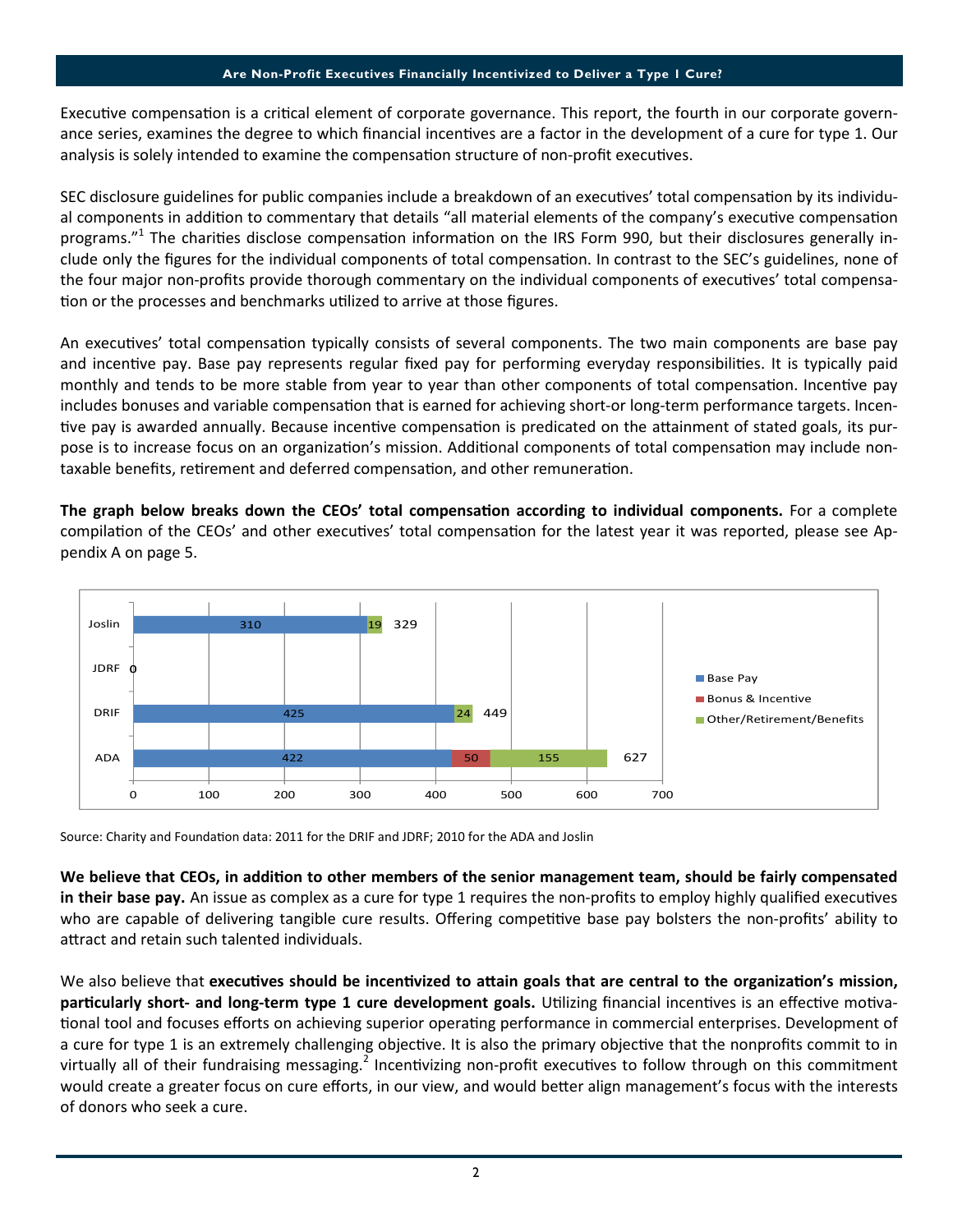#### Are Non-Profit Executives Financially Incentivized to Deliver a Type 1 Cure?

Currently, incentive pay is not a meaningful portion of the total compensation package for the senior executive teams at any of the four non-profits. Incentive pay either does not exist or represents a small portion of the total compensation for each of the non-profits' most highly paid individuals. The JDCA reviewed compensation payments for the past three years for each of the four organizations. In recent years, JDRF has awarded incentive payments to many highly paid employees. JDRF has not disclosed the criteria that triggered these payments, which generally ranged from 5-10% of base pay and did not exceed 19% of an employee's base salary for any one year during the period 2009-11.<sup>3</sup> Incentive payments at the other non-profits were only awarded to a few highly paid employees and represented a maximum of 25% of base salary.<sup>4</sup>

The JDCA conducted interviews with the non-profits' executives and reviewed the organizations' published materials. We found nothing to indicate or suggest that the non-profits use financial incentives to reward the attainment of both short- and long-term type 1 cure development goals. CEO's total compensation appears to be oriented toward performance related to fundraising and objectives other than tangible type 1 cure development progress. For example, the DRIF is primarily a fundraising entity for the DRI at the University of Miami. As such, fundraising objectives appear to outweigh cure progress in determining the DRIF CEO's compensation.

The ADA is a much larger organization than the DRIF, and the ADA CEO's total compensation reflects that. The ADA CEO's total compensation in 2011 was \$627,015, which included a \$50,000 bonus (12% of base pay). The ADA CEO was the only CEO to receive a bonus in the past year. However, payment of that bonus did not depend on the attainment of type 1 cure progress. Instead, it was awarded based on other non-specified criteria.

Joslin's CEO received base pay of \$309,694 and no incentive pay in 2010. A new CEO was appointed in March 2011 and compensation figures for the latest year have yet to be published.

The CEO of JDRF received no compensation from the charity in 2011. Because JDRF's CEO received no remuneration from the organization, compensation is not a useful correlative gauge of his incentive to advance type 1 cure development.

Executives who do not receive compensation appear to be motivated by altruism. Altruism alone may not be as effective a motivator in cure development as the lure of meaningful financial reward. In the absence of financial incentives, an individual cannot be incrementally motivated by more altruism. Although altruistic motives and intentions are commendable, gratuitous gestures raise questions regarding accountability. Stakeholders are far less likely to question the actions of an executive who is not being compensated, thereby rendering such individuals less accountable to donors, especially in the absence of cure-related goals.

CEOs and other individuals who could influence the development of a type 1 cure are not financially incentivized to deliver this outcome as expediently as possible. We believe that the non-profits should create greater incentives for CEOs and other executives to:

- $\rightarrow$  craft a definition of a type 1 cure
- $\rightarrow$  establish a cure-by date
- $\rightarrow$  create measurable short-and long-term cure development goals and then deliver on these goals

Linking a significant percentage of executives' total compensation to these key performance benchmarks would expedite progress toward a type 1 cure, in our opinion. Importantly, establishing short-and long-term cure development goals would increase the focus of cure efforts and would hold executives to a higher degree of accountability to donors and other stakeholders.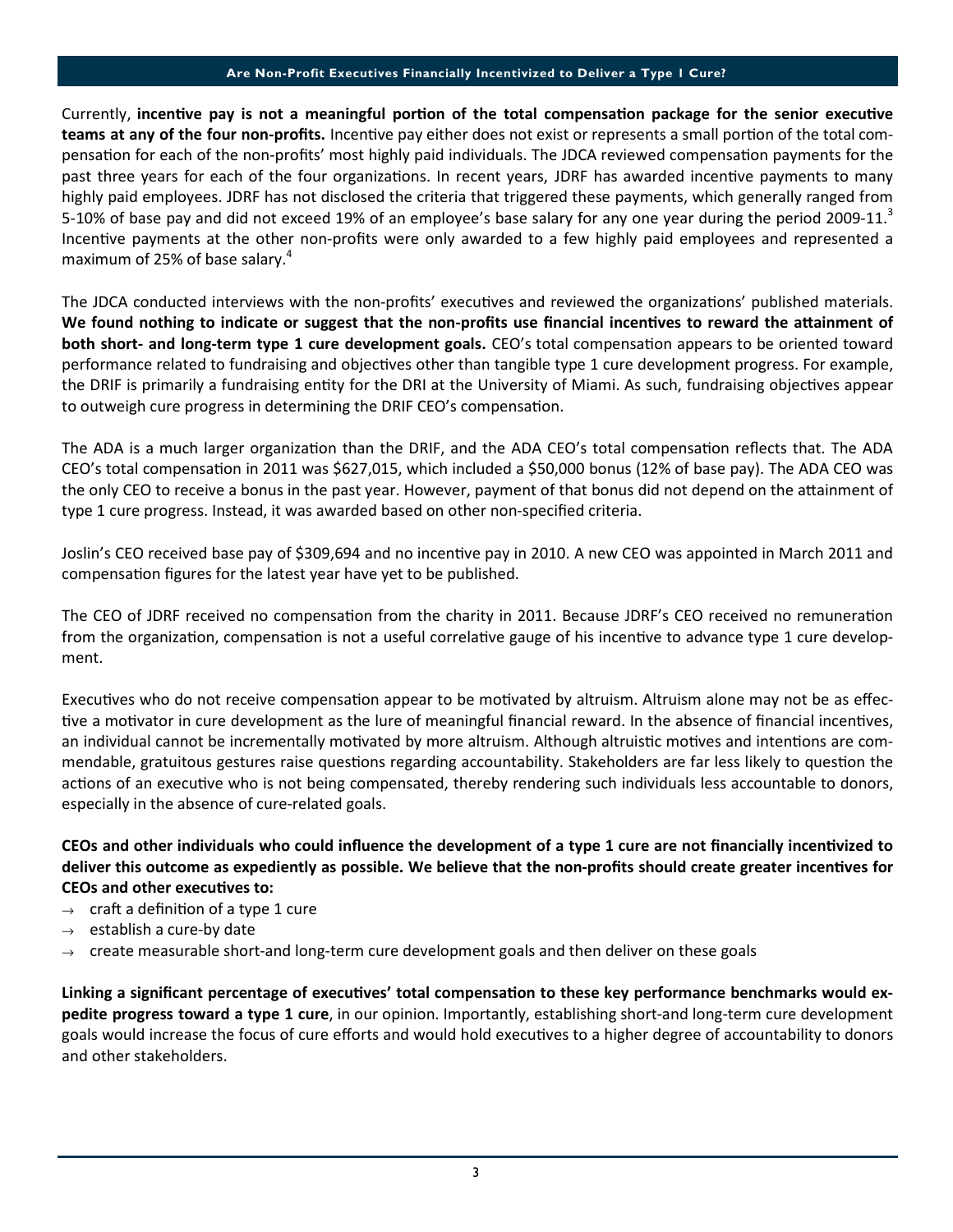#### Are Non-Profit Executives Financially Incentivized to Deliver a Type 1 Cure?

#### Summary and Conclusion

Executive compensation structure is an important element in good corporate governance. The JDCA believes that fair and competitive compensation packages are necessary to attract and retain highly qualified executives and to deliver a cure for type 1. Under the non-profits' current compensation structure CEOs and other executives on the payroll are disproportionately compensated with a fixed base salary and a very small incentive potential. This structure does not directly link any meaningful compensation with tangible short- and long-term type 1 cure progress.

The implementation of financial incentives can better align the interests of stakeholders with the pursuit of organizational goals. The absence of meaningful financial incentives at the non-profits is totally inconsistent with the compensation philosophy of blue chip companies that are widely recognized for management excellence, including: General Electric, Proctor and Gamble, IBM, and countless others. Implementing financial incentives that are tied to tangible type 1 cure progress would hold executives accountable to cure-minded donors, sharpen the focus of cure development, and result in the faster delivery of a cure, in our view.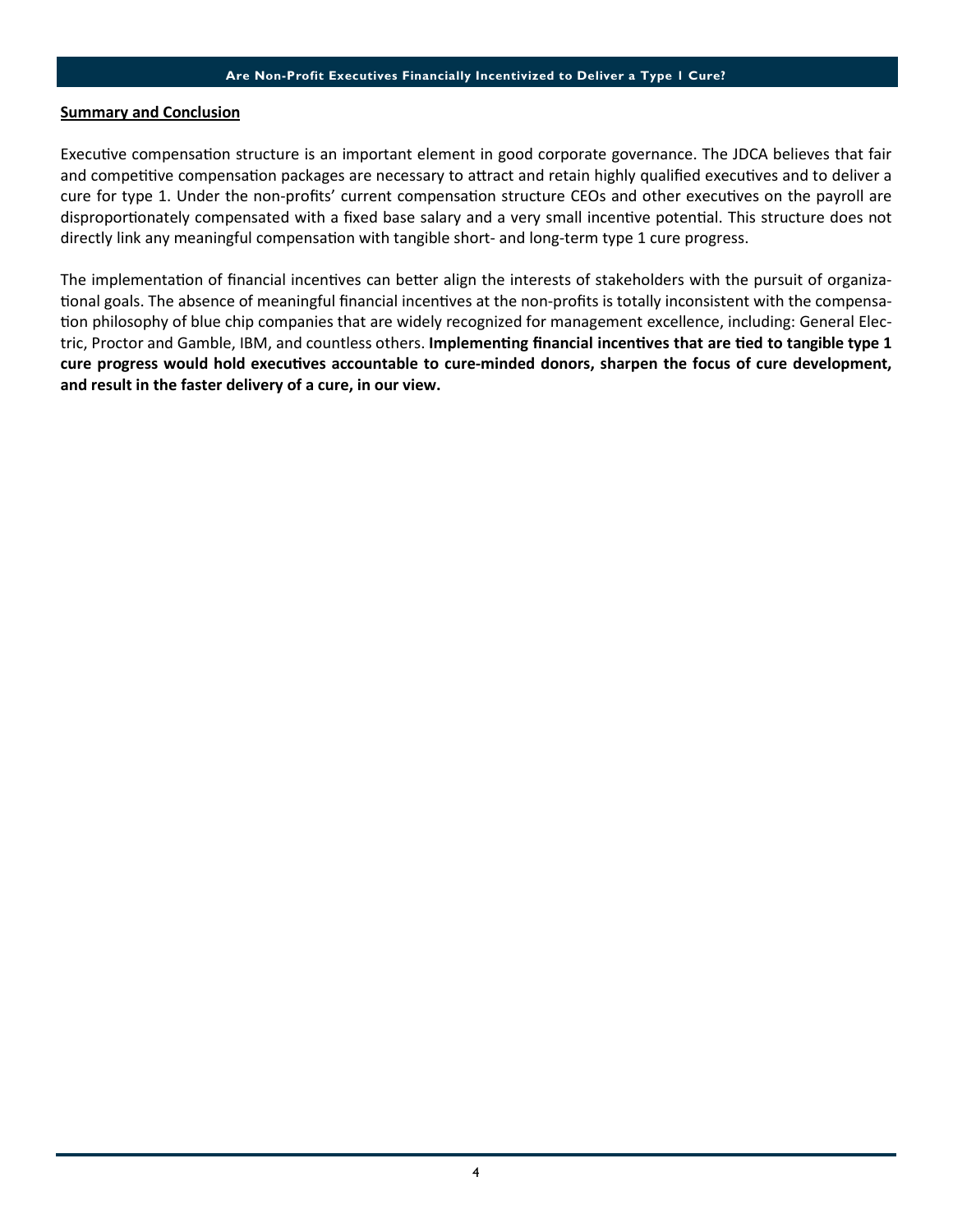## Appendix A

### Executives' Compensation (\$)

|                                |                                            | <b>Base</b> | <b>Bonus &amp;</b> |                    | Retirement | Non-<br>taxable |              | <b>Bonus and</b><br>Incentive as |
|--------------------------------|--------------------------------------------|-------------|--------------------|--------------------|------------|-----------------|--------------|----------------------------------|
|                                | <b>Title</b>                               |             | <b>Incentive</b>   | Other <sup>1</sup> | & Deferred | <b>Benefits</b> | <b>Total</b> | % Base Salary                    |
| <b>Name</b><br><b>ADA 2010</b> |                                            | Pay         |                    |                    |            |                 |              |                                  |
| Larry Hausner                  | <b>Chief Executive Officer</b>             | 421,721     | 50,000             | 49,208             | 88,189     | 17,897          | 627,015      | 12%                              |
| Deborah Johnson                | <b>Chief Financial Officer</b>             | 196,429     |                    | 1,670              | 8,226      | 6,775           | 213,100      | 0%                               |
| Richard Kahn <sup>2</sup>      | Chief Scientific & Medical Officer         |             |                    | 488,563            |            | 1,095           | 489,658      | 0%                               |
| David Kendall                  | Chief Scientific & Medical Affairs Officer | 355,417     |                    | 28,504             | 25,675     | 17,486          | 427,082      | 0%                               |
| <b>Greg Elfers</b>             | Chief Field Development Officer            | 290,065     |                    | 45,491             | 10,591     | 10,954          | 357,101      | 0%                               |
| <b>DRIF 2011</b>               |                                            |             |                    |                    |            |                 |              |                                  |
| <b>Robert Pearlman</b>         | <b>Chief Executive Officer</b>             | 424,498     |                    |                    |            | 24,482          | 448,980      | 0%                               |
| Jeffrey Young                  | <b>Chief Financial Officer</b>             | 178,932     |                    |                    |            | 11,225          | 190,157      | 0%                               |
| Deborah Chodrow                | <b>Chief Operating Officer</b>             | 240,493     |                    |                    |            | 24,353          | 264,846      | 0%                               |
| Tomas Karlya                   | Vice President                             | 169,520     |                    |                    |            | 9,440           | 178,960      | 0%                               |
| <b>JDRF 2011</b>               |                                            |             |                    |                    |            |                 |              |                                  |
| Jeffrey Brewer                 | Chief Executive Officer                    |             |                    |                    |            |                 | $\Omega$     |                                  |
| <b>Edward Sebald</b>           | <b>Chief Financial Officer</b>             | 219,252     | 21,735             |                    | 13,767     | 17,720          | 272,474      | 10%                              |
| <b>Richard Insel</b>           | Chief Scientific Officer                   | 486,450     | 38,916             | 50,000             | 15,227     | 16,528          | 607,121      | 8%                               |
| Lawrence Soler                 | <b>Chief Operating Officer</b>             | 316,667     | 45,000             |                    | 15,227     | 17,202          | 394,096      | 14%                              |
| Karin Hehenberger              | Senior V.P., Strategic Alliances           | 302,625     | 45,000             |                    |            | 8,438           | 356,063      | 15%                              |
| Alan Lewis <sup>3</sup>        | Former Chief Executive Officer             | 327,097     |                    | 352,916            |            | 12,355          | 692,368      | 0%                               |
| <b>Joslin 2010</b>             |                                            |             |                    |                    |            |                 |              |                                  |
| Kenneth Quickel                | Chief Executive Officer                    | 309,694     |                    |                    | 19,160     | 537             | 329,391      | 0%                               |
| Ross Markello                  | <b>Chief Financial Officer</b>             |             |                    |                    |            |                 | $\Omega$     |                                  |
| C. Ronald Kahn                 | Vice Chairman/Section Chief                | 531,584     |                    | 14,774             | 19,160     | 15,768          | 581,286      | 0%                               |
| George Sharuk                  | Ophthalmologist                            | 390,896     |                    | 2,451              | 13,944     | 24,936          | 432,227      | 0%                               |
| Michael Sullivan               | Senior V.P, Development                    | 334,661     | 20,000             | 713                |            | 22,732          | 378,106      | 6%                               |
| Ranch Kimball <sup>4</sup>     | Former Chief Executive Officer             | 405,373     | 100,000            | 243,721            | 19,160     | 1,020           | 769,274      | 25%                              |

Source: 2011 Form 990 for the DRIF and JDRF; 2010 Form 990 for the ADA and Joslin, the latest year for which data is available

SEC guidelines require compensation disclosures for the Chief Executive Officer, Chief Financial Officer and the three other most highly compensated executive officers (http://www.sec.gov/answers/execomp.htm).

 $^1$  The "Other" category may include payments for severance, housing, supplemental executive retirement plans, and other items

<sup>2</sup> "Other" compensation for Richard Kahn of the ADA represents payments for severance, a supplemental executive retirement plan, and other payments

<sup>3</sup> "Other" compensation for Alan Lewis of JDRF includes severance payments and a housing allowance

<sup>4</sup> "Other" compensation for Ranch Kimball of Joslin includes severance and other payments